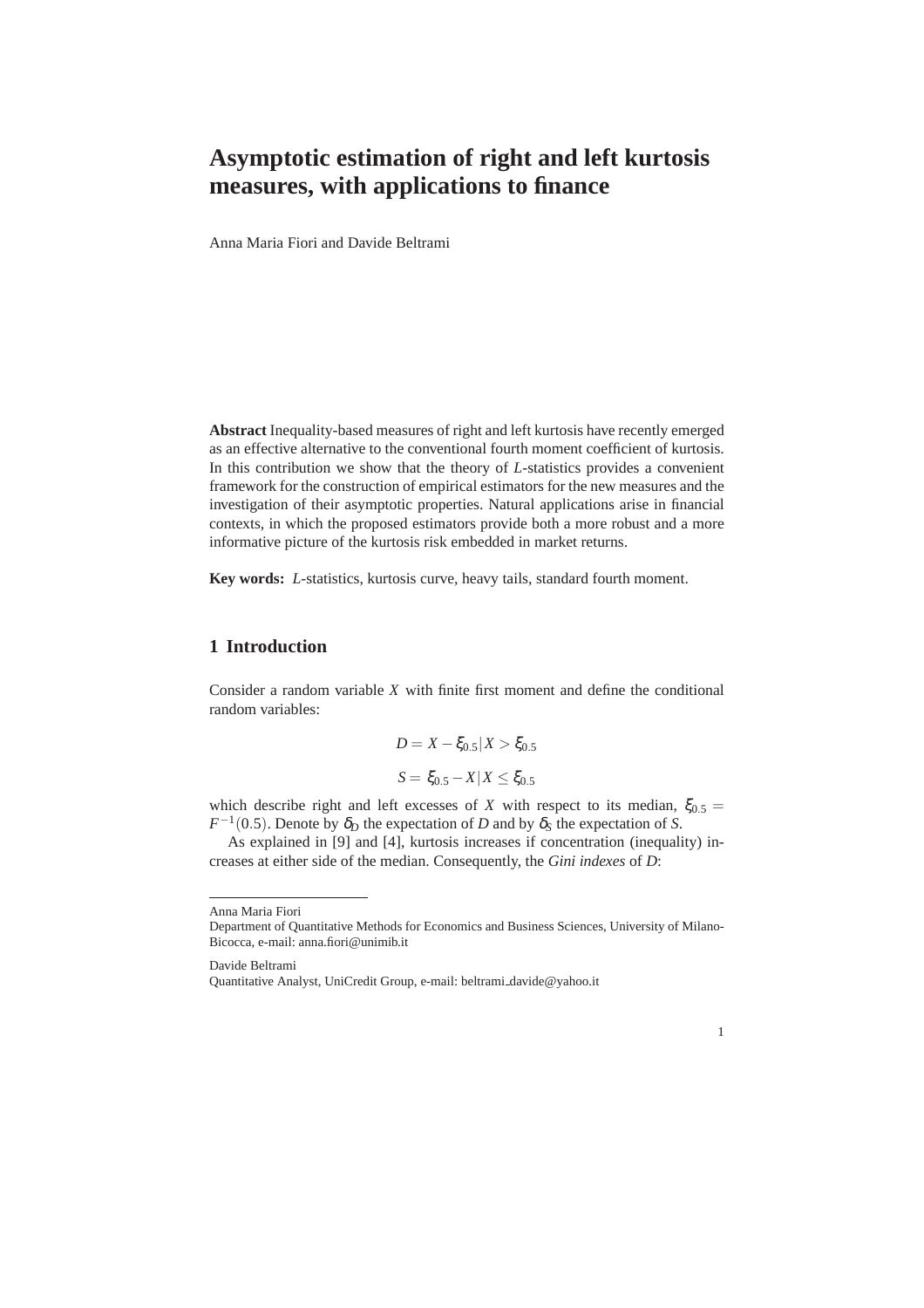2 Anna Maria Fiori and Davide Beltrami

$$
\phi_{F,D} = 2 \int_0^1 [p - L_D(p)] \, dp \tag{1}
$$

and *S*:

$$
\phi_{F,S} = 2 \int_0^1 [p - L_S(p)] \, dp \tag{2}
$$

may be adopted as measures of right and left kurtosis, respectively. Here, *L<sup>D</sup>* and *L<sup>S</sup>* stand for the Lorenz curves (see, e.g., [1]) of *D* and *S*. In this framework, the conventional kurtosis coefficient (see, e.g. [6]):

$$
\beta_2 = E \left( \frac{X - \mu}{\sigma} \right)^4 \tag{3}
$$

no longer plays a central role, nor is the normal distribution needed as a reference model. Based on  $(1)$  and  $(2)$ , kurtosis is easily defined and interpreted in both symmetric and asymmetric contexts. In addition, a partial ordering of distributions by right/left kurtosis (which is naturally imposed by nested Lorenz curves [4]) has recently met the interest of the financial community [8].

#### **2 Empirical estimators of right and left kurtosis measures**

Using the theory of *L*-statistics, we construct empirical estimators for (1) and (2) with appealing asymptotic properties. Consider independent random variables  $X_1, X_2, \ldots, X_n$  (*n* even), each having the same cdf *F* as *X*, and denote by  $X_{n1}, X_{n1}, \ldots, X_{nn}$  the corresponding order statistics. The right kurtosis measure (1) may be estimated by the following ratio of *L*-statistics:

$$
\phi_{n,D} = \frac{\frac{2}{n} \sum_{i=n/2+1}^{n} \left(\frac{4i-2}{n} - 3\right) X_{ni}}{\frac{2}{n} \sum_{i=n/2+1}^{n} X_{ni} - F_n^{-1}(0.5)}
$$
(4)

while an empirical estimator of the left kurtosis measure (2) is given by:

$$
\phi_{n,L} = \frac{\frac{2}{n} \sum_{i=1}^{n/2} \left(\frac{4i-2}{n} - 1\right) X_{ni}}{F_n^{-1} (0.5) - \frac{2}{n} \sum_{i=1}^{n/2} X_{ni}}
$$
(5)

**Theorem 1.** *Suppose that F has a positive and continuous derivative f in a neighborhood of*  $F^{-1}(0.5)$  *and*  $E|X|^{2+r} < \infty$  *for some r* > 0*. Under these assumptions, it can be shown that:*

$$
\sqrt{n}\left(\phi_{n,D}-\phi_{F,D}\right)\longrightarrow_{d}N\left(0;\sigma_{F,D}^{2}\right)
$$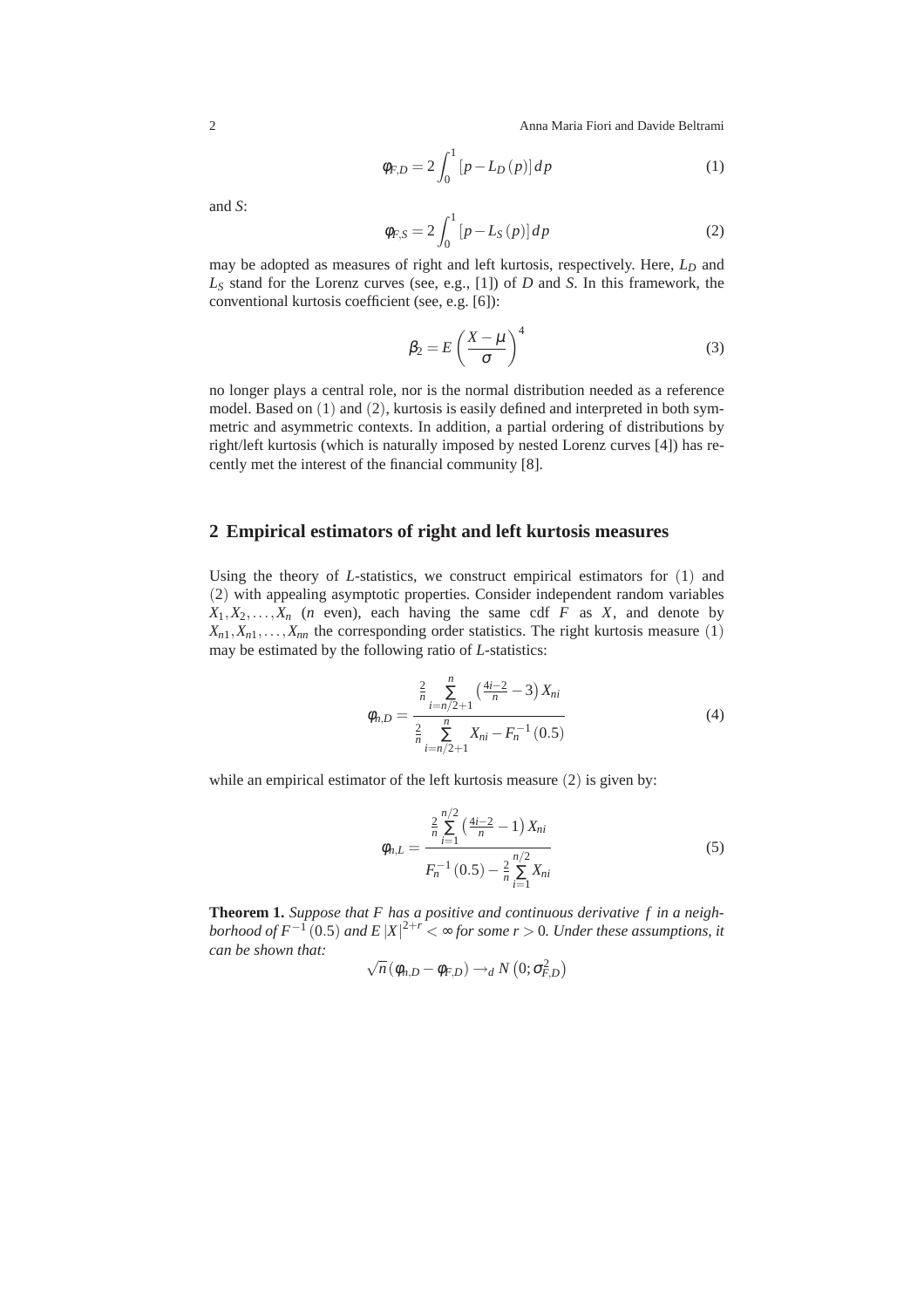Asymptotic estimation of right and left kurtosis measures, with applications to finance 3

*where:*

$$
\sigma_{F,D}^2 = \frac{1}{\delta_D^2} Var_F \left\{ h_D(F;X) \right\} < \infty
$$

*and:*

$$
h_D(F;X) = -2 \int_{F^{-1}(0.5)}^{\infty} \left[ I(X \le x) - F(x) \right] \cdot \left[ 4F(x) - 3 + \phi_{F,D} \right] dx
$$

$$
+ \phi_{F,D} \frac{0.5 - I\left[ X \le F^{-1}(0.5) \right]}{f\left[ F^{-1}(0.5) \right]}
$$

An analogous result holds for the left kurtosis estimator  $(5)^1$ .

While the sampling variance of the conventional kurtosis estimator:

$$
b_2 = \frac{\frac{1}{n} \sum (X_i - \bar{X})^4}{\left\{ \frac{1}{n} \sum (X_i - \bar{X})^2 \right\}^2}
$$
(6)

is related to the population moment of order eight, the new measures  $(1)$  and  $(2)$ can be conveniently estimated under the milder requirement that second (or slightly higher) moments are finite. Monte Carlo simulations from increasingly heavy tailed parent distributions have been carried out in [5], showing a faster convergence of the sampling distributions of (4) and (5) to the limiting normal model. Conversely, the sampling distribution of (6) is affected by persistent skewness even for large *n*.

## **3 Application**

For purposes of financial applications, the interplay of kurtosis and clustering in the volatility dynamics needs to be considered. Consequently, we first fit ARMA-GARCH models to several series of daily logarithmic returns by QML techniques. Right and left kurtosis measures are then estimated on standardized residuals by (4) and (5), respectively. Approximate 95% confidence intervals are computed, using the results of Theorem 1 and consistent estimators for the asymptotic variances. A few examples of our applications are summarized in Table 1. As expected, conventional kurtosis (6) is always significantly larger than its reference value of 3 at the normal distribution, even in periods of moderate market movements. Conversely, the asymptotic confidence intervals for either  $\phi_{F,D}$  or  $\phi_{F,S}$  frequently contain the reference value of 0.4142 (which is the common value of right and left kurtosis at the normal distribution). After removing the two largest losses and gains from the sample, the new measures are nearly unchanged, while the conventional kurtosis estimator (6) and its approximate 95% confidence interval (see, e.g. [3]) become compatible with a normal distribution.

<sup>&</sup>lt;sup>1</sup> A detailed proof of these results is beyond the scope of this contribution and will be provided in a separate paper.